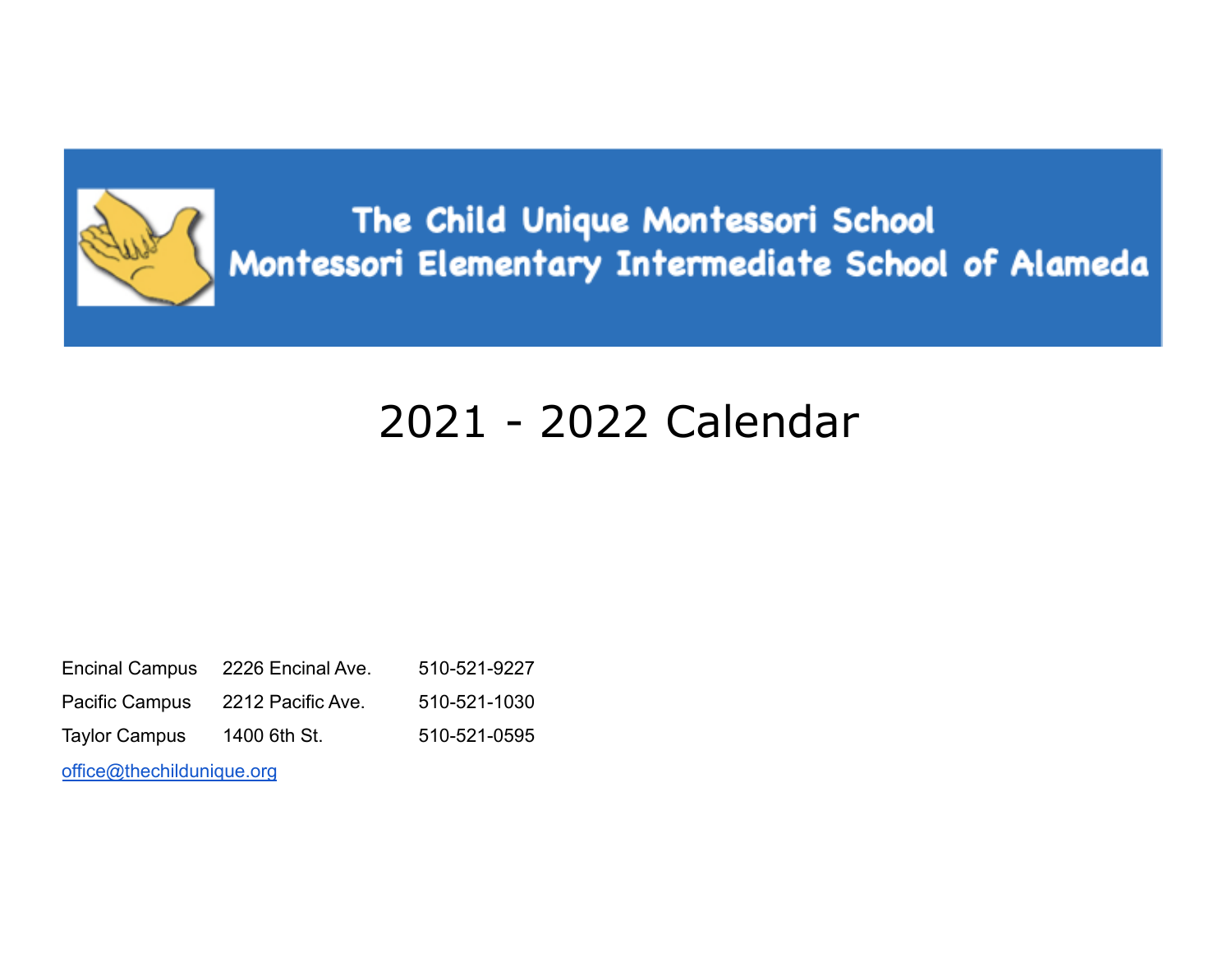|            |                                                                                                                                    |                                                                                                                                                           | <b>August 2021</b>                                                                                                                                         |                                                                                                                                                                 |                                                                                                            |            |
|------------|------------------------------------------------------------------------------------------------------------------------------------|-----------------------------------------------------------------------------------------------------------------------------------------------------------|------------------------------------------------------------------------------------------------------------------------------------------------------------|-----------------------------------------------------------------------------------------------------------------------------------------------------------------|------------------------------------------------------------------------------------------------------------|------------|
| <b>Sun</b> | <b>Mon</b>                                                                                                                         | <b>Tue</b>                                                                                                                                                | <b>Wed</b>                                                                                                                                                 | <b>Thu</b>                                                                                                                                                      | <b>Fri</b>                                                                                                 | <b>Sat</b> |
| 1          | 2<br>Camp #2: Lego Camp                                                                                                            | 3                                                                                                                                                         | 4                                                                                                                                                          | 5                                                                                                                                                               | 6                                                                                                          |            |
| 8          | 9<br>Camp #2: Lego Camp                                                                                                            | 10                                                                                                                                                        | 11<br><b>Return to School</b><br><b>Town Hall Meeting</b><br>6:15pm on Zoom                                                                                | 12                                                                                                                                                              | 13<br><b>Staff Development Day</b><br><b>Retreat</b><br><b>SCHOOL CLOSED</b><br><b>NO DAYCARE</b>          | 14         |
| 15         | 16<br><b>Staff Training - Genesis Week</b><br><b>SCHOOL CLOSED</b><br><b>NO DAYCARE</b><br><b>ALL WEEK</b>                         | 17<br><b>Staff Training - Genesis Week</b><br><b>Phase-In Day</b><br>8:30am-9:30am<br><b>Last Names: A-L</b><br>10:00am-11:00am<br><b>Last Names: M-Z</b> | 18<br><b>Staff Training - Genesis Week</b><br><b>Phase-In Day</b><br>8:30am-10:00am<br><b>Last Names: A-L</b><br>10:30am-12:00pm<br><b>Last Names: M-Z</b> | 19<br>Ashura<br><b>Staff Training - Genesis Week</b><br><b>Phase-In Day</b><br>8:30am-10:00am<br><b>All Toddlers</b><br>8:30am-10:30am<br><b>Other Students</b> | 20<br><b>Staff Training - Genesis Week</b><br><b>SCHOOL CLOSED</b><br><b>NO DAYCARE</b><br><b>ALL WEEK</b> | 21         |
| 22         | 23<br><b>First Day of School</b><br>Child, Family, Community<br><b>Cultural Unit</b><br>Grace and Courtesy,<br><b>Ground Rules</b> | $\overline{24}$                                                                                                                                           | 25                                                                                                                                                         | 26                                                                                                                                                              | 27                                                                                                         | 28         |
| 29         | 30                                                                                                                                 | 31<br><b>Special General Election Day</b><br><b>Staff Development Day</b><br><b>SCHOOL CLOSED</b><br><b>NO DAYCARE</b>                                    |                                                                                                                                                            |                                                                                                                                                                 |                                                                                                            |            |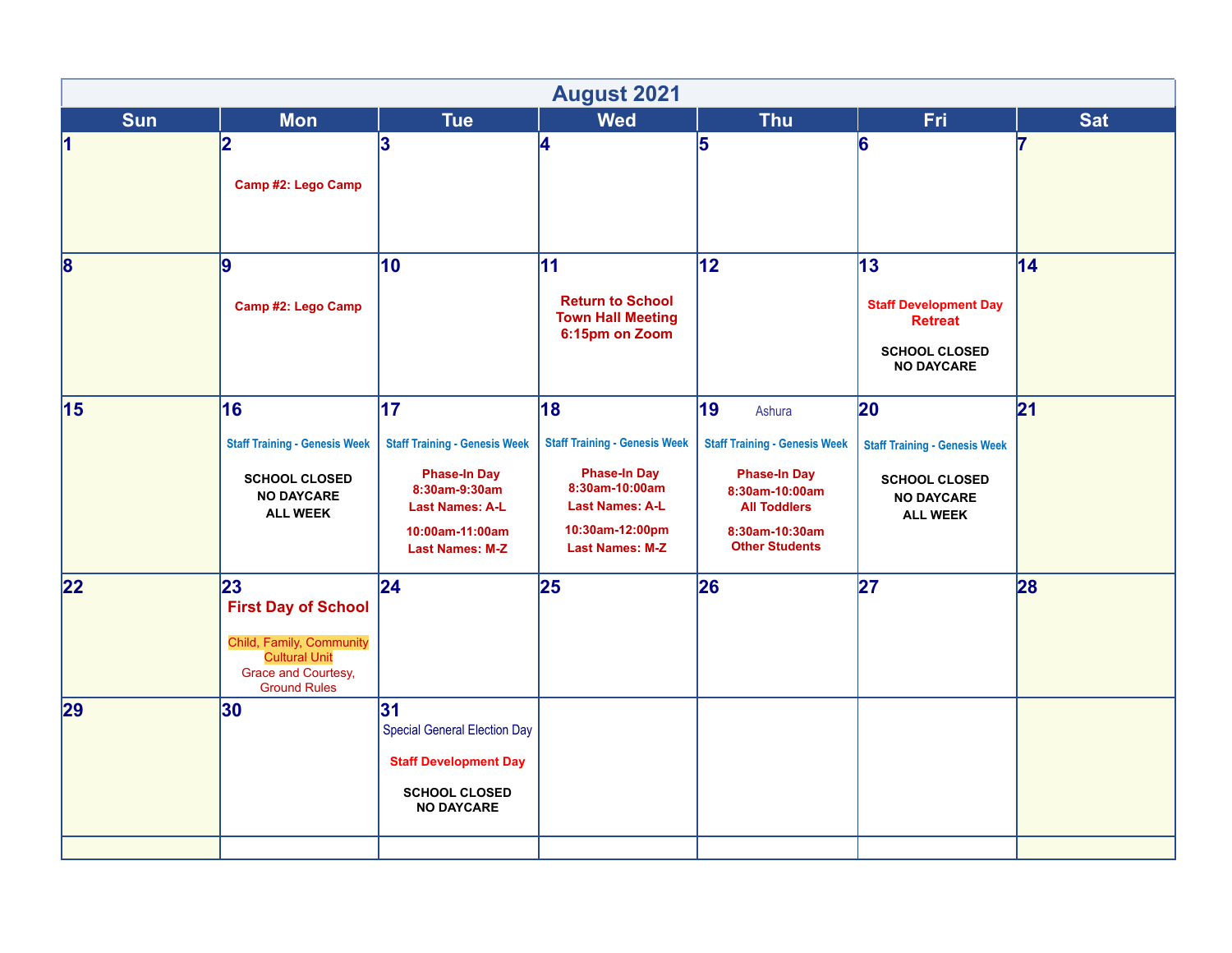|            |                                                                                     |                                            | <b>September 2021</b>                                                                                    |                                                                                                             |     |            |
|------------|-------------------------------------------------------------------------------------|--------------------------------------------|----------------------------------------------------------------------------------------------------------|-------------------------------------------------------------------------------------------------------------|-----|------------|
| <b>Sun</b> | <b>Mon</b>                                                                          | <b>Tue</b>                                 | <b>Wed</b>                                                                                               | <b>Thu</b>                                                                                                  | Fri | <b>Sat</b> |
|            |                                                                                     |                                            | 1                                                                                                        | 2<br><b>New Parent Meeting</b><br>5:00pm<br><b>Mandatory Parent</b><br><b>Meeting</b><br>6:00 <sub>pm</sub> | 3   | 4          |
| $\vert$ 5  | 6<br>Labor Day<br>Rosh Hashanah begins<br><b>SCHOOL CLOSED</b><br><b>NO DAYCARE</b> | 17                                         | $\mathbf{B}$<br>Rosh Hashanah ends                                                                       | 9                                                                                                           | 10  | 11         |
| 12         | 13                                                                                  | 14                                         | 15 <br>Yom Kippur begins<br><b>First Earthquake Drill</b><br><b>Minimum Day</b><br>school out at 12:15pm | 16<br>Yom Kippur ends                                                                                       | 17  | 18         |
| 19         | 20                                                                                  | 21<br><b>International Day</b><br>of Peace | 22 <br><b>Autumn Equinox</b>                                                                             | 23 <br><b>First Fire Drill</b>                                                                              | 24  | 25         |
| 26         | 27                                                                                  | 28                                         | 29                                                                                                       | $ 30\rangle$                                                                                                |     |            |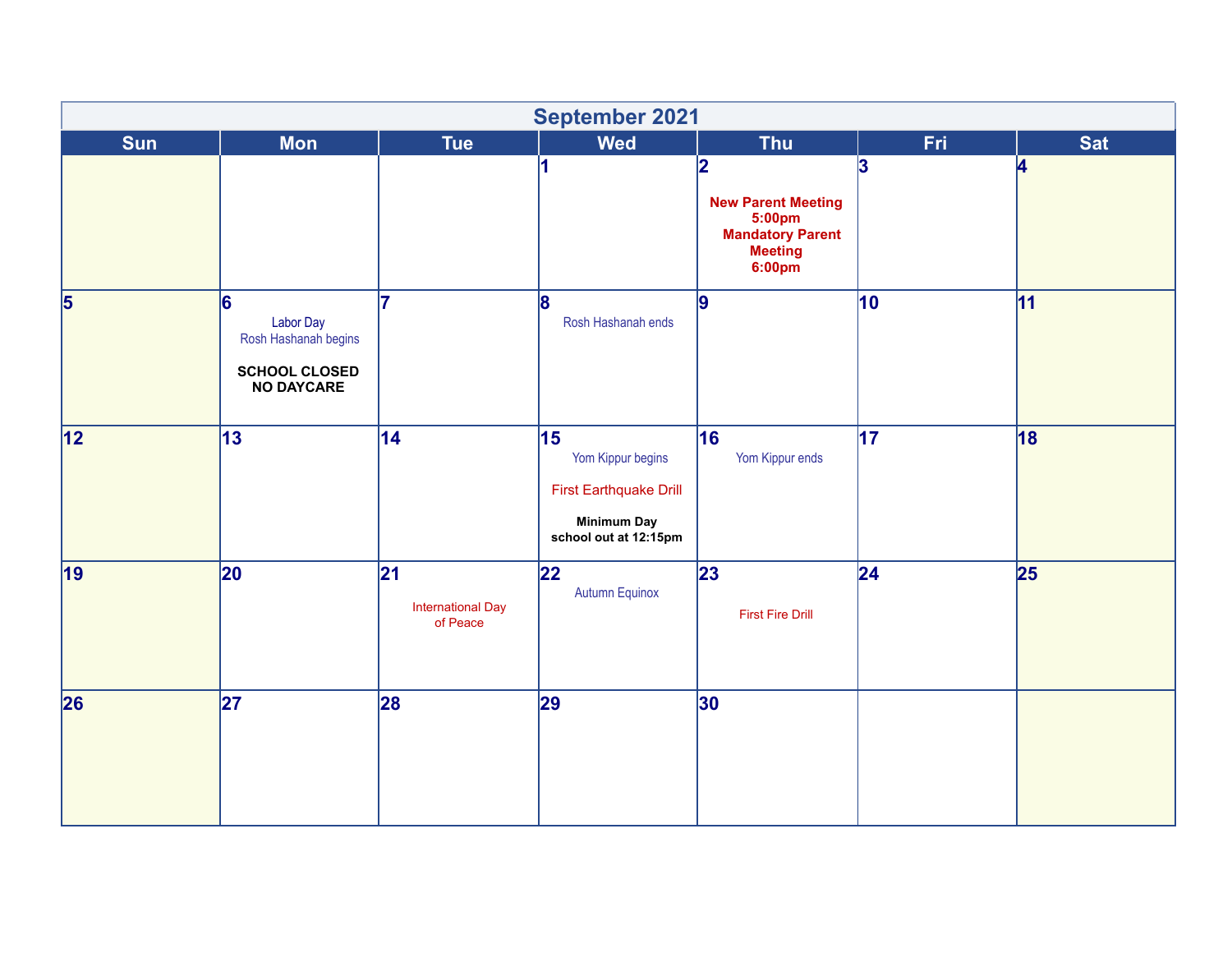|                                  |                                                                    |                                                            | October 2021                                                                                |                                                                                     |                                                                                                 |                                                                |
|----------------------------------|--------------------------------------------------------------------|------------------------------------------------------------|---------------------------------------------------------------------------------------------|-------------------------------------------------------------------------------------|-------------------------------------------------------------------------------------------------|----------------------------------------------------------------|
| <b>Sun</b>                       | <b>Mon</b>                                                         | <b>Tue</b>                                                 | <b>Wed</b>                                                                                  | <b>Thu</b>                                                                          | Fri                                                                                             | <b>Sat</b>                                                     |
|                                  |                                                                    |                                                            |                                                                                             |                                                                                     | The World, Continents<br><b>Cultural Unit begins</b>                                            | $\overline{2}$                                                 |
| $\overline{\mathbf{3}}$          | 4<br><b>Parent Observation</b><br><b>Week</b>                      | $\overline{5}$<br><b>Parent Observation</b><br><b>Week</b> | 6<br><b>Parent Observation</b><br><b>Week</b><br><b>Pacific/Encinal</b><br><b>Photo Day</b> | 17<br><b>Parent Observation</b><br><b>Week</b><br><b>Taylor</b><br><b>Photo Day</b> | 8<br><b>Parent / Teacher</b><br><b>Conferences</b><br><b>SCHOOL CLOSED</b><br><b>NO DAYCARE</b> | $\overline{9}$                                                 |
| $ 10\rangle$                     | 11<br>Indigenous Peoples' Day                                      | 12 <br><b>Morning Fire Drill</b>                           | $ 13\rangle$                                                                                | 14                                                                                  | 15                                                                                              | 16<br><b>Community Building</b><br><b>Work Day</b><br>10am-2pm |
| $\vert$ 17                       | 18<br>North America, Indigenous<br>Peoples Cultural Unit<br>begins | 19                                                         | $ 20\rangle$                                                                                | 21 <br><b>Great CA Shakeout</b><br><b>Earthquake Drill</b>                          | 22                                                                                              | 23                                                             |
| 24 <br><b>United Nations Day</b> | 25                                                                 | 26                                                         | 27                                                                                          | 28                                                                                  | 29<br><b>Fall Celebration</b>                                                                   | 30 <sub>o</sub>                                                |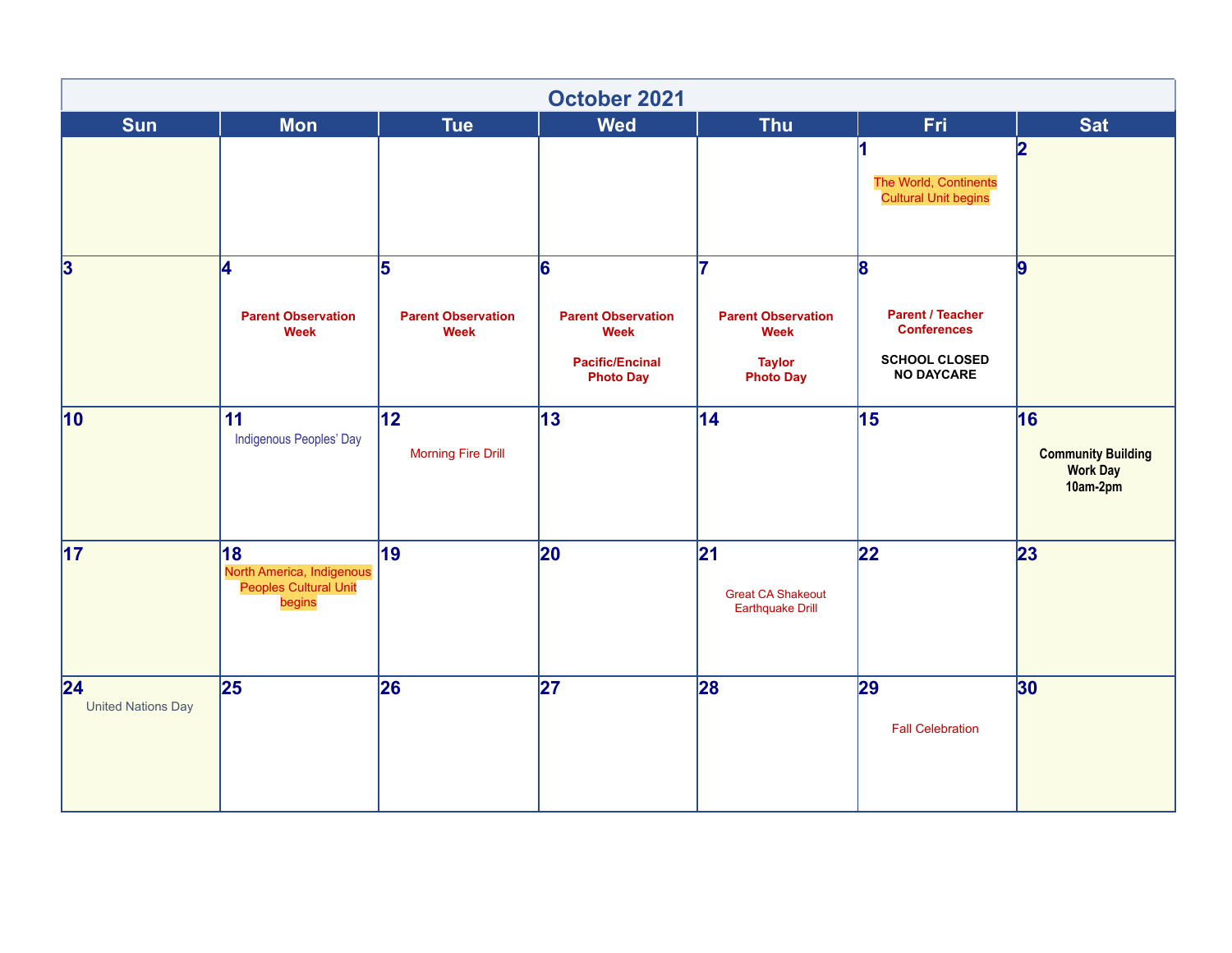|                                                     |                                                |                                         | <b>November 2021</b>                             |                                                                            |                                                                                |            |
|-----------------------------------------------------|------------------------------------------------|-----------------------------------------|--------------------------------------------------|----------------------------------------------------------------------------|--------------------------------------------------------------------------------|------------|
| <b>Sun</b>                                          | <b>Mon</b>                                     | <b>Tue</b>                              | <b>Wed</b>                                       | <b>Thu</b>                                                                 | <b>Fri</b>                                                                     | <b>Sat</b> |
| 31 <br>Halloween                                    |                                                | $\vert$ 2                               | 3                                                | 4<br><b>Diwali</b><br><b>Afternoon Fire Drill</b>                          | 5<br><b>Staff Development Day</b><br><b>SCHOOL CLOSED</b><br><b>NO DAYCARE</b> | 6          |
| 17<br>Daylight Saving Time<br>Ends                  | $\mathbf{B}$                                   | $\vert$ 9<br>Afternoon Earthquake Drill | $\vert$ 10                                       | 11<br><b>Veterans Day</b><br><b>SCHOOL CLOSED</b><br><b>NO DAYCARE</b>     | 12                                                                             | 13         |
| 14 <br><b>National</b><br><b>Young Readers Week</b> | 15<br><b>Food Drive begins</b><br>Pajama Day   | 16<br><b>Food Drive</b><br>Pajama Day   | 17 <br><b>Food Drive</b><br>Pajama Day           | 18<br><b>Food Drive</b><br>Pajama Day                                      | 19<br><b>Food Drive ends</b><br>Pajama Day                                     | 20         |
| 21                                                  | 22<br><b>Harvest Meal</b><br>(Encinal/Pacific) | 23 <br><b>Harvest Meal</b><br>(Taylor)  | 24 <br><b>SCHOOL CLOSED</b><br><b>NO DAYCARE</b> | 25<br><b>Thanksgiving Day</b><br><b>SCHOOL CLOSED</b><br><b>NO DAYCARE</b> | 26<br><b>SCHOOL CLOSED</b><br><b>NO DAYCARE</b>                                | 27         |
| 28<br>Hanukkah Begins                               | 29                                             | $ 30\rangle$                            |                                                  |                                                                            |                                                                                |            |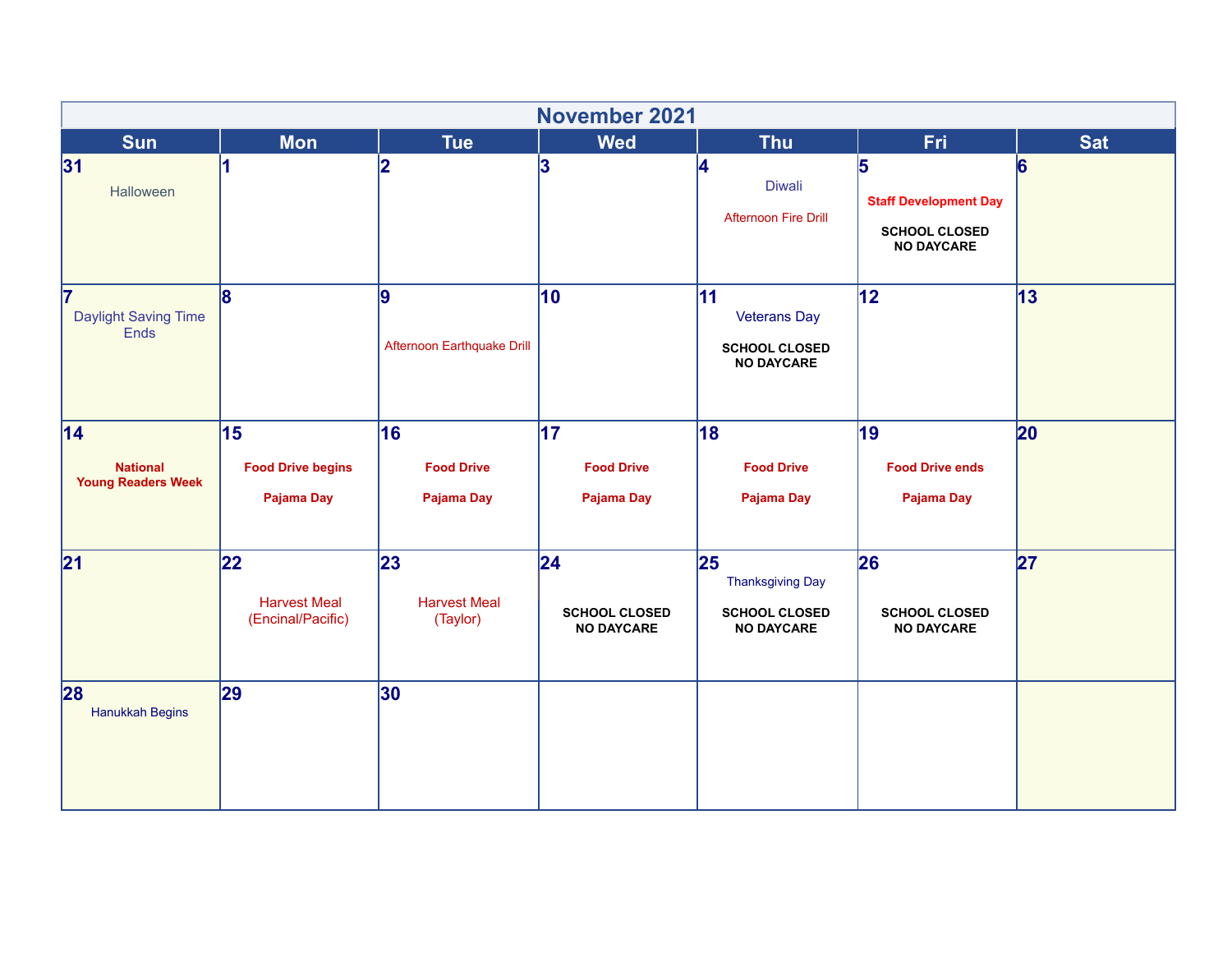|                             |                                                 |                                                                           | <b>December 2021</b>                                                  |                                                                                               |                                                                          |                            |
|-----------------------------|-------------------------------------------------|---------------------------------------------------------------------------|-----------------------------------------------------------------------|-----------------------------------------------------------------------------------------------|--------------------------------------------------------------------------|----------------------------|
| <b>Sun</b>                  | <b>Mon</b>                                      | <b>Tue</b>                                                                | <b>Wed</b>                                                            | <b>Thu</b>                                                                                    | Fri                                                                      | <b>Sat</b>                 |
|                             |                                                 |                                                                           | 11<br><b>Antarctica Unit begins</b><br><b>Online Book Fair Begins</b> | 2                                                                                             | 3<br><b>Morning Earthquake Drill</b>                                     | 4                          |
| $\vert$ 5                   | 6<br>Hanukkah Ends                              | 17                                                                        | 8<br><b>Morning Fire Drill</b>                                        | 9                                                                                             | 10 <sub>o</sub>                                                          | 11                         |
| 12                          | 13                                              | 14 <br>Winterfest<br><b>Encinal/Pacific</b>                               | 15<br>Winterfest<br><b>Taylor</b>                                     | 16<br><b>Winter Recess</b><br>$(12/16$ to $1/4)$<br><b>SCHOOL CLOSED</b><br><b>NO DAYCARE</b> | 17 <br><b>SCHOOL CLOSED</b><br><b>NO DAYCARE</b>                         | 18                         |
| 19                          | 20<br><b>SCHOOL CLOSED</b><br><b>NO DAYCARE</b> | 21<br><b>Winter Solstice</b><br><b>SCHOOL CLOSED</b><br><b>NO DAYCARE</b> | 22<br><b>SCHOOL CLOSED</b><br><b>NO DAYCARE</b>                       | 23<br><b>SCHOOL CLOSED</b><br><b>NO DAYCARE</b>                                               | 24 <br><b>Christmas Eve</b><br><b>SCHOOL CLOSED</b><br><b>NO DAYCARE</b> | 25<br><b>Christmas Day</b> |
| 26<br><b>Kwanzaa Begins</b> | 27<br><b>SCHOOL CLOSED</b><br><b>NO DAYCARE</b> | 28<br><b>SCHOOL CLOSED</b><br><b>NO DAYCARE</b>                           | 29 <br><b>SCHOOL CLOSED</b><br><b>NO DAYCARE</b>                      | 30 <br><b>SCHOOL CLOSED</b><br><b>NO DAYCARE</b>                                              | 31 <br>New Year's Eve<br><b>SCHOOL CLOSED</b><br><b>NO DAYCARE</b>       |                            |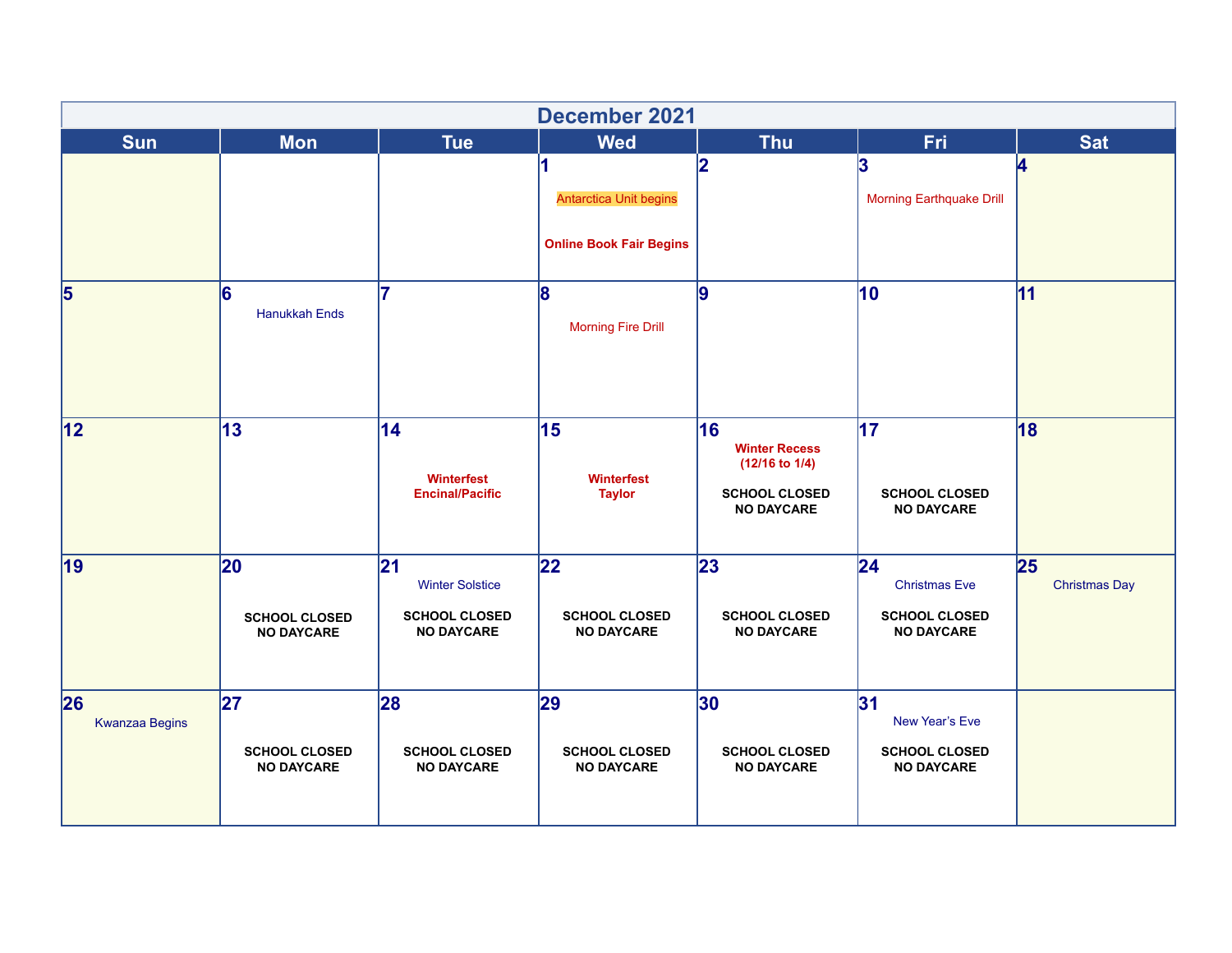|                         |                                                                                           |                                                                                                 | <b>January 2022</b>                               |              |                                  |                                           |
|-------------------------|-------------------------------------------------------------------------------------------|-------------------------------------------------------------------------------------------------|---------------------------------------------------|--------------|----------------------------------|-------------------------------------------|
| <b>Sun</b>              | <b>Mon</b>                                                                                | <b>Tue</b>                                                                                      | <b>Wed</b>                                        | <b>Thu</b>   | <b>Fri</b>                       | <b>Sat</b>                                |
|                         |                                                                                           |                                                                                                 |                                                   |              |                                  | $\overline{\mathbf{1}}$<br>New Year's Day |
| $\overline{\mathbf{2}}$ | 3<br><b>SCHOOL CLOSED</b><br><b>NO DAYCARE</b>                                            | $\vert$ 4<br><b>School Resumes</b><br>Asia Cultural Unit begins                                 | 5                                                 | 6            | 7<br><b>Afternoon Fire Drill</b> | 8                                         |
| $\overline{9}$          | 10                                                                                        | 11                                                                                              | $ 12\rangle$<br>Afternoon Earthquake Drill        | $ 13\rangle$ | 14<br>Sleepover 6pm-10am         | 15<br>Sleepover pick-up                   |
| 16                      | $\overline{17}$<br>Martin Luther King Jr Day<br><b>SCHOOL CLOSED</b><br><b>NO DAYCARE</b> | 18<br><b>Parent / Teacher</b><br><b>Conference</b><br><b>SCHOOL CLOSED</b><br><b>NO DAYCARE</b> | 19                                                | $ 20\rangle$ | 21                               | 22                                        |
| 23                      | 24                                                                                        | 25                                                                                              | 26<br><b>Minimum Day</b><br>school out at 12:15pm | 27           | 28                               | 29                                        |
| 30                      | 31 <br>Asia Cultural Celebration                                                          |                                                                                                 |                                                   |              |                                  |                                           |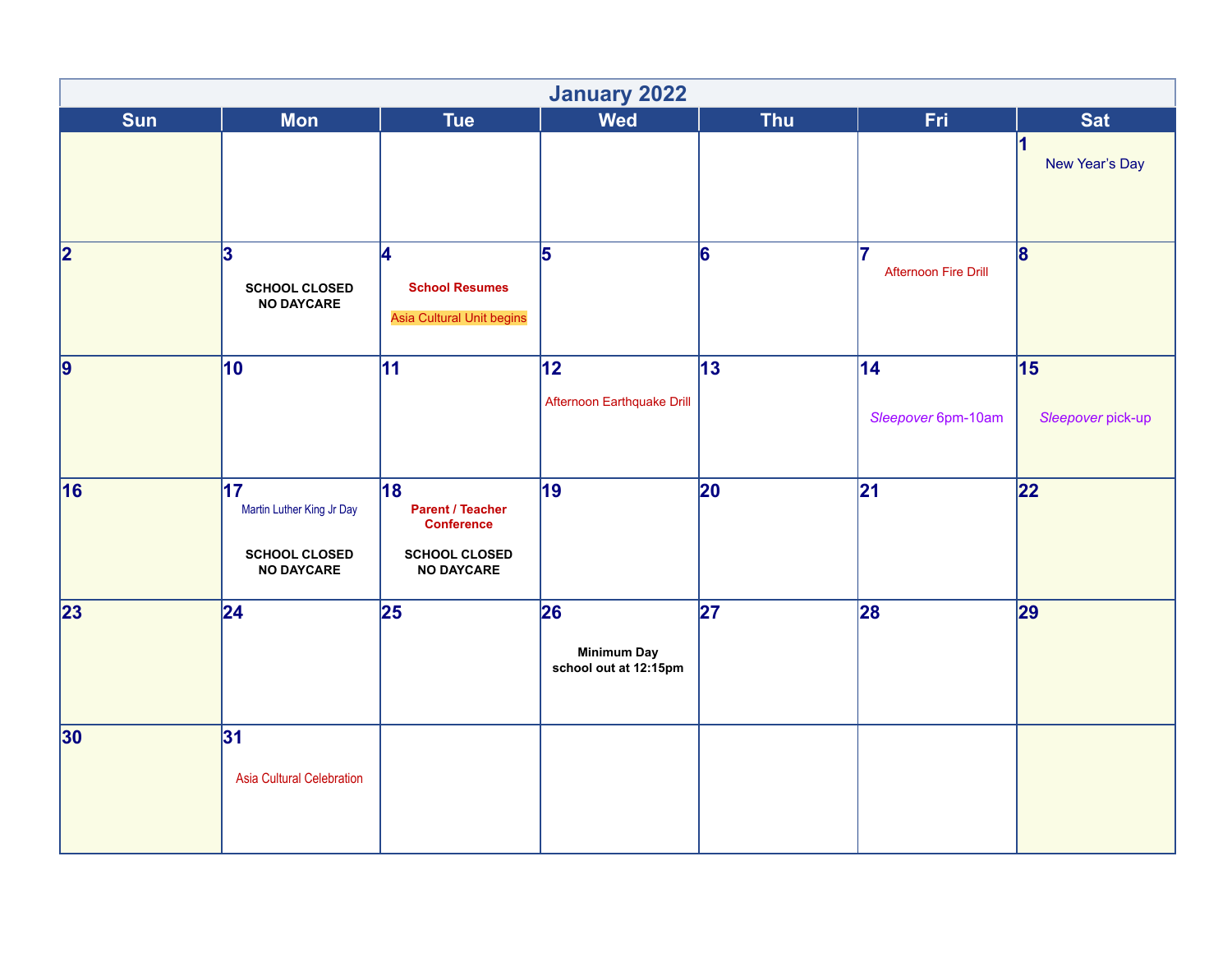|                 |                                                                                                                 |                                                              | <b>February 2022</b>                             |                                                                                   |                                                 |            |
|-----------------|-----------------------------------------------------------------------------------------------------------------|--------------------------------------------------------------|--------------------------------------------------|-----------------------------------------------------------------------------------|-------------------------------------------------|------------|
| <b>Sun</b>      | <b>Mon</b>                                                                                                      | <b>Tue</b>                                                   | <b>Wed</b>                                       | <b>Thu</b>                                                                        | <b>Fri</b>                                      | <b>Sat</b> |
|                 |                                                                                                                 | Africa / Black History<br><b>Cultural Unit begins</b>        | 2 <br><b>Groundhog Day</b>                       | 3                                                                                 | 4                                               | 5          |
| $\vert 6 \vert$ | 7<br><b>In-House Registration</b><br>for $2022-23$ begins<br>7:00 AM                                            | 8<br><b>Morning Fire Drill</b>                               | 9 <br>Office Closed in AM<br>100th Day of School | 10                                                                                | 11<br>Lunar New Year                            | 12         |
| 13              | 14 <br>Valentine's Day<br><b>Waitlist Registration</b><br>for $2022-23$ begins<br>7:00 AM                       | 15                                                           | 16                                               | 17                                                                                | 18<br><b>SCHOOL CLOSED</b><br><b>NO DAYCARE</b> | 19         |
| 20              | 21<br><b>Presidents Day</b><br><b>Montessori Education</b><br>Week<br><b>SCHOOL CLOSED</b><br><b>NO DAYCARE</b> | 22<br><b>Registration for 2022-23</b><br>opens to the public | 23                                               | 24 <br><b>Morning Earthquake Drill</b><br><b>Parent Night</b><br>in the Classroom | 25<br><b>Africa Cultural Celebration</b>        | 26         |
| 27              | 28                                                                                                              |                                                              |                                                  |                                                                                   |                                                 |            |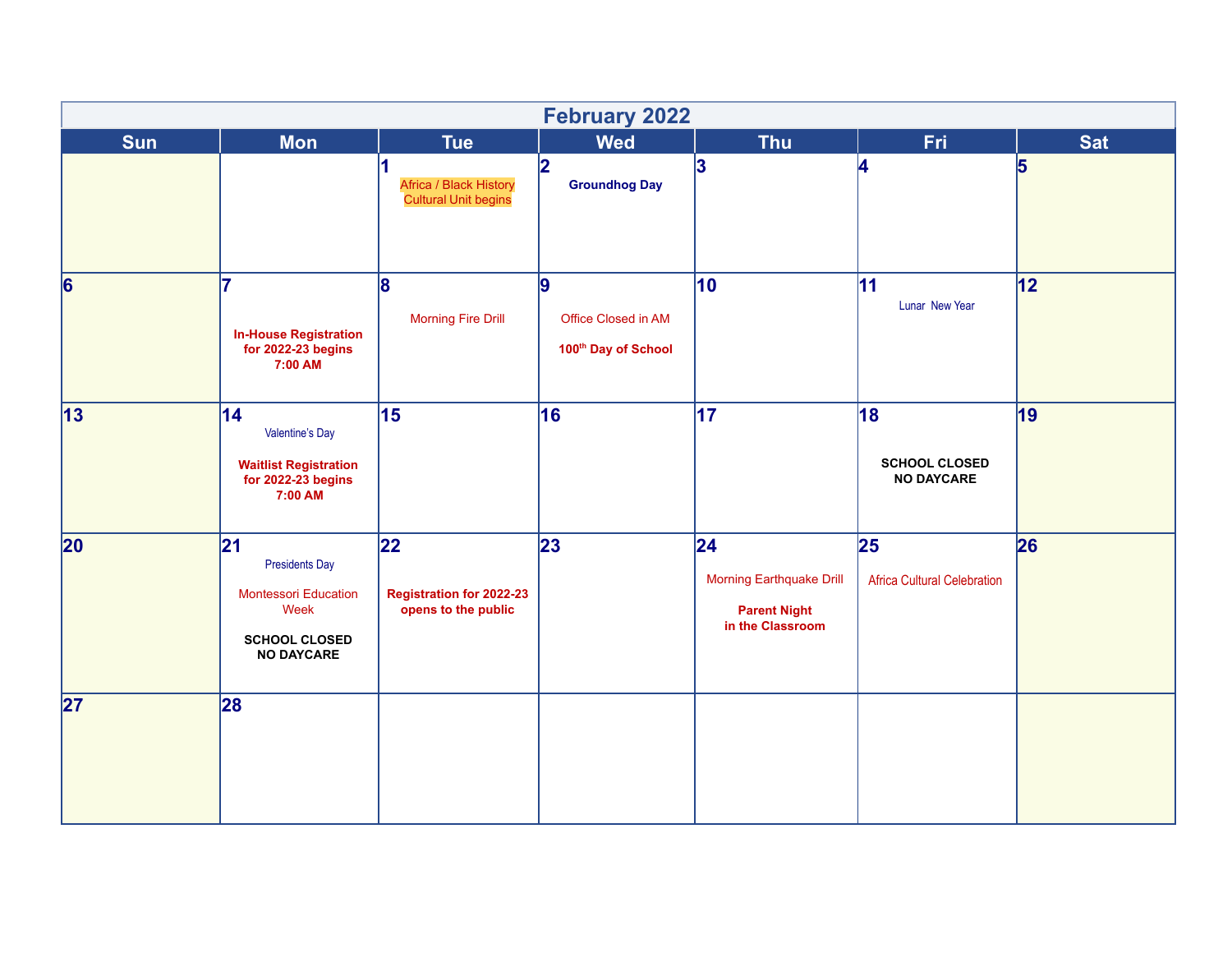|                                      |                                   |                                                 | <b>March 2022</b>                                          |                                                   |                                          |                |
|--------------------------------------|-----------------------------------|-------------------------------------------------|------------------------------------------------------------|---------------------------------------------------|------------------------------------------|----------------|
| <b>Sun</b>                           | <b>Mon</b>                        | <b>Tue</b>                                      | <b>Wed</b>                                                 | <b>Thu</b>                                        | Fri.                                     | <b>Sat</b>     |
|                                      |                                   | Women's History, Europe<br>Cultural Unit begins | $\overline{2}$                                             | 3                                                 | 4                                        | $\overline{5}$ |
| $\vert 6 \vert$                      | 17                                | 8                                               | 9                                                          | 10<br>Afternoon Fire Drill                        | $ 11\rangle$                             | 12             |
| 13 <br>Daylight Savings begins       | 14 <br>Afternoon Earthquake Drill | 15                                              | 16<br><b>Minimum Day</b><br>school out at 12:15pm          | 17 <br>St. Patrick's Day                          | 18                                       | 19             |
| $ 20\rangle$<br><b>Spring Begins</b> | 21                                | 22                                              | 23                                                         | 24                                                | 25<br><b>Europe Cultural Celebration</b> | 26             |
| 27                                   | 28                                | 29                                              | 30 <br><b>Spring Performance</b><br><b>Encinal/Pacific</b> | 31 <br><b>Spring Performance</b><br><b>Taylor</b> |                                          |                |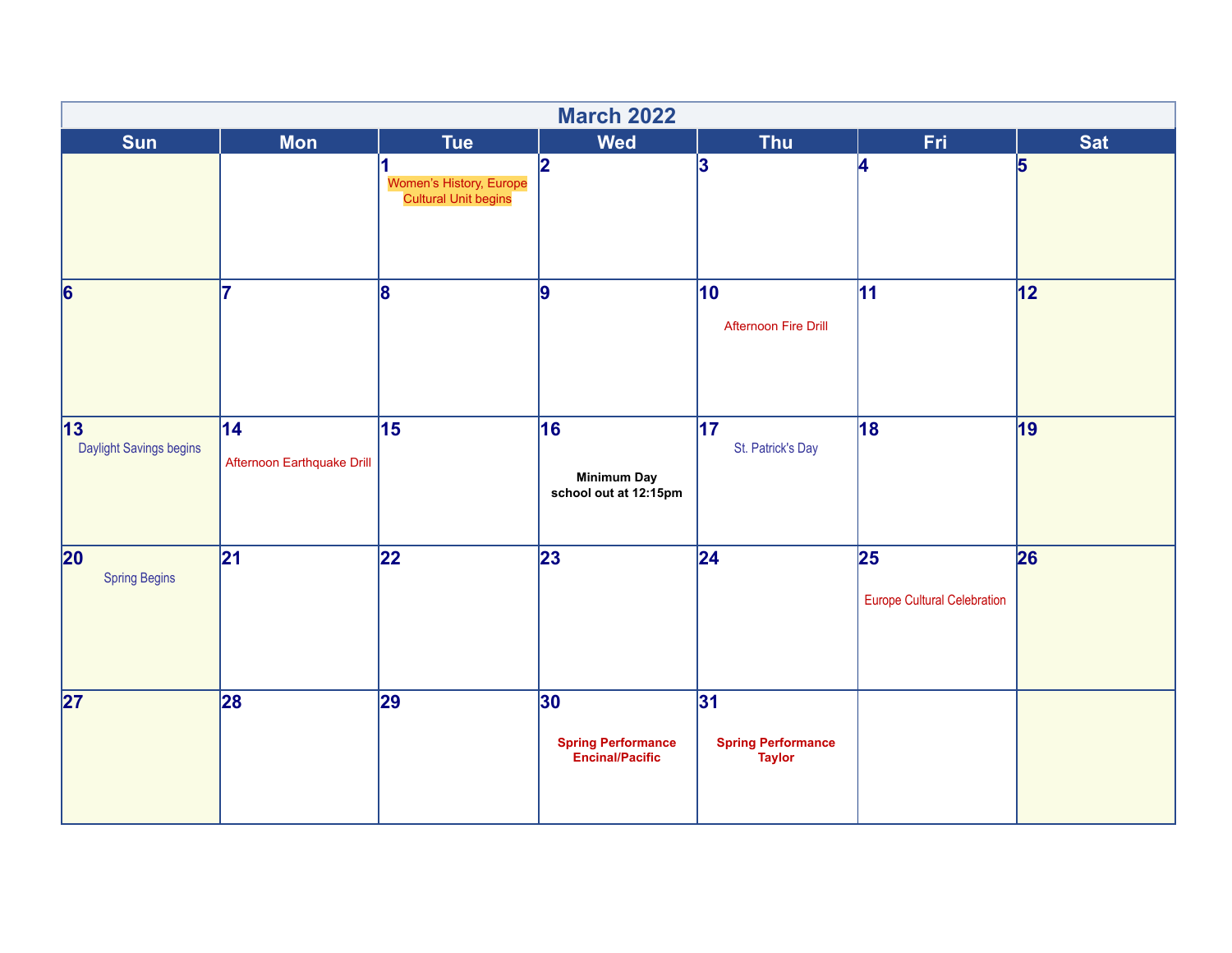|                                    |                                                                       |                                             | <b>April 2022</b>                                     |                                                                  |                                                                                                                             |                                           |
|------------------------------------|-----------------------------------------------------------------------|---------------------------------------------|-------------------------------------------------------|------------------------------------------------------------------|-----------------------------------------------------------------------------------------------------------------------------|-------------------------------------------|
| <b>Sun</b>                         | <b>Mon</b>                                                            | <b>Tue</b>                                  | <b>Wed</b>                                            | <b>Thu</b>                                                       | <b>Fri</b>                                                                                                                  | <b>Sat</b>                                |
|                                    |                                                                       |                                             |                                                       |                                                                  | <b>Australia Cultural Unit</b><br>begins                                                                                    | $\overline{\mathbf{2}}$<br>Ramadan Begins |
| $\overline{\mathbf{3}}$            | 4                                                                     | 5<br><b>Morning Fire Drill</b>              | $\vert 6 \vert$                                       | 7                                                                | 8                                                                                                                           | $\vert 9$                                 |
| $ 10\rangle$                       | 11                                                                    | 12                                          | 13                                                    | 14 <br><b>Spring Break</b><br>SCHOOL CLOSED<br><b>NO DAYCARE</b> | 15<br>Tax Day / Passover begins<br><b>Summer Camp Deadline</b><br><b>Spring Break</b><br>SCHOOL CLOSED<br><b>NO DAYCARE</b> |                                           |
| $\vert$ 17<br><b>Easter Sunday</b> | 18<br><b>Easter Monday</b><br><b>Spirit Week</b><br><b>Animal Day</b> | 19<br><b>Spirit Week</b><br>Crazy Socks Day | $ 20\rangle$<br><b>Spirit Week</b><br>Rock & Roll Day | 21 <br>Earth Day<br><b>Spirit Week</b><br>Earth Day              | 22 <br>Passover ends<br><b>Spirit Week</b><br>Inside Out, Backwards Day                                                     | 23                                        |
| 24                                 | 25                                                                    | 26                                          | 27                                                    | 28<br><b>Morning Earthquake Drill</b>                            | 29<br>Australia Cultural Celebration                                                                                        | 30 <sub>o</sub>                           |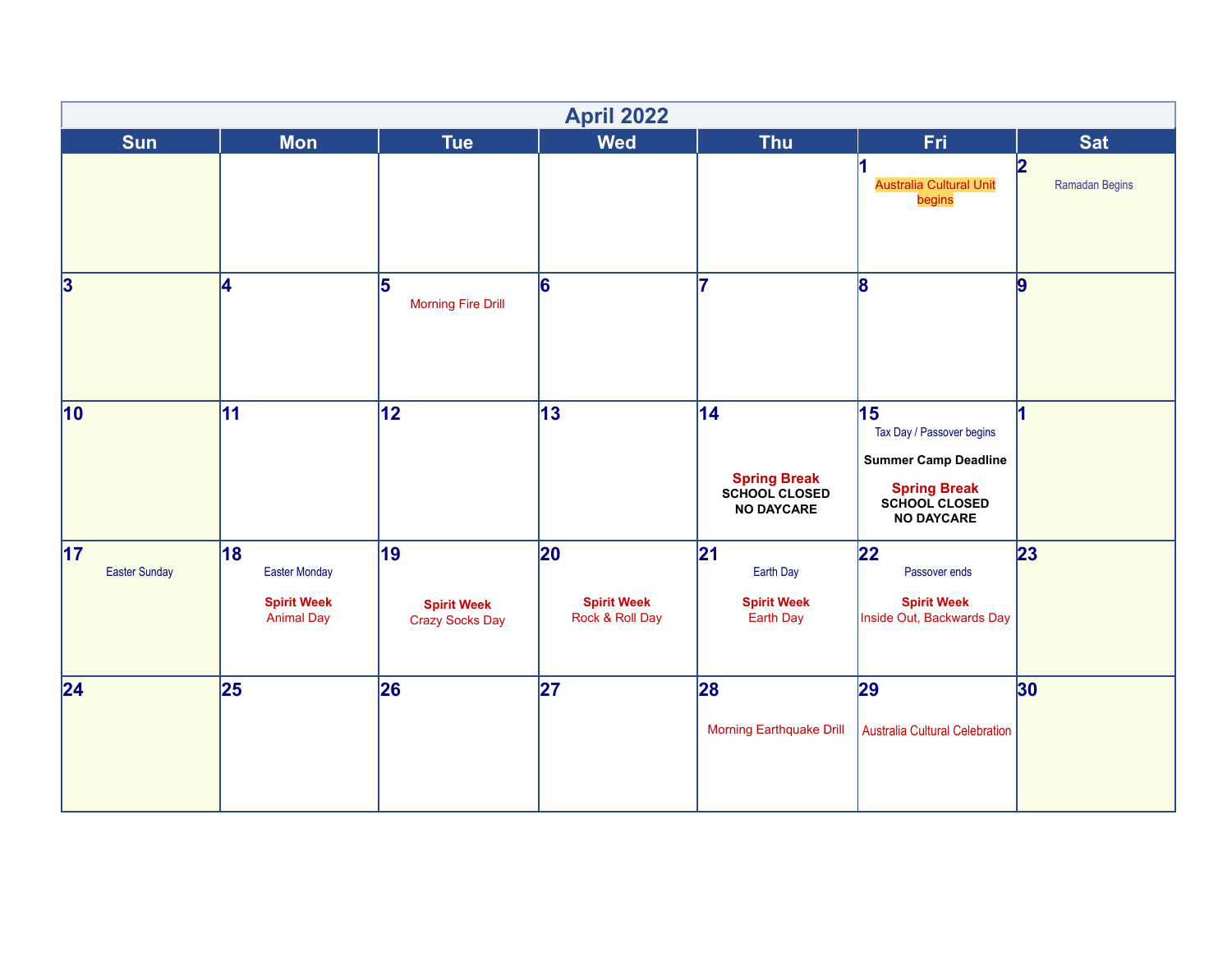|                                 |                                                                                                 |                                                                | <b>May 2022</b>                                           |                                          |                                             |            |
|---------------------------------|-------------------------------------------------------------------------------------------------|----------------------------------------------------------------|-----------------------------------------------------------|------------------------------------------|---------------------------------------------|------------|
| <b>Sun</b>                      | <b>Mon</b>                                                                                      | <b>Tue</b>                                                     | <b>Wed</b>                                                | <b>Thu</b>                               | <b>Fri</b>                                  | <b>Sat</b> |
| $\vert$ 1                       | 2<br>South America Cultural<br><b>Unit begins</b><br><b>Teacher Appreciation</b><br><b>Week</b> | Ι4<br><b>Teacher Appreciation</b><br><b>Week</b>               | 5<br>Cinco de Mayo<br><b>Teacher Appreciation</b><br>Week | 5<br><b>Teacher Appreciation</b><br>Week | 6<br><b>Teacher Appreciation</b><br>Week    | 6          |
| $\vert 8 \vert$<br>Mother's Day | 9                                                                                               | 10                                                             | 11<br><b>Minimum Day</b><br>school out at 12:15pm         | 12 <br>Family/Friendship Tea             | 13                                          | 14         |
| 15                              | 16                                                                                              | 17 <br><b>Morning Fire Drill</b><br>Afternoon Earthquake Drill | 18                                                        | 19                                       | 20                                          | 21         |
| 22                              | 23                                                                                              | 24                                                             | 25                                                        | 26                                       | 27<br>South America Cultural<br>Celebration | 28         |
| 29                              | 30<br><b>Memorial Day</b><br><b>SCHOOL CLOSED</b><br><b>NO DAYCARE</b>                          | 31                                                             |                                                           |                                          |                                             |            |